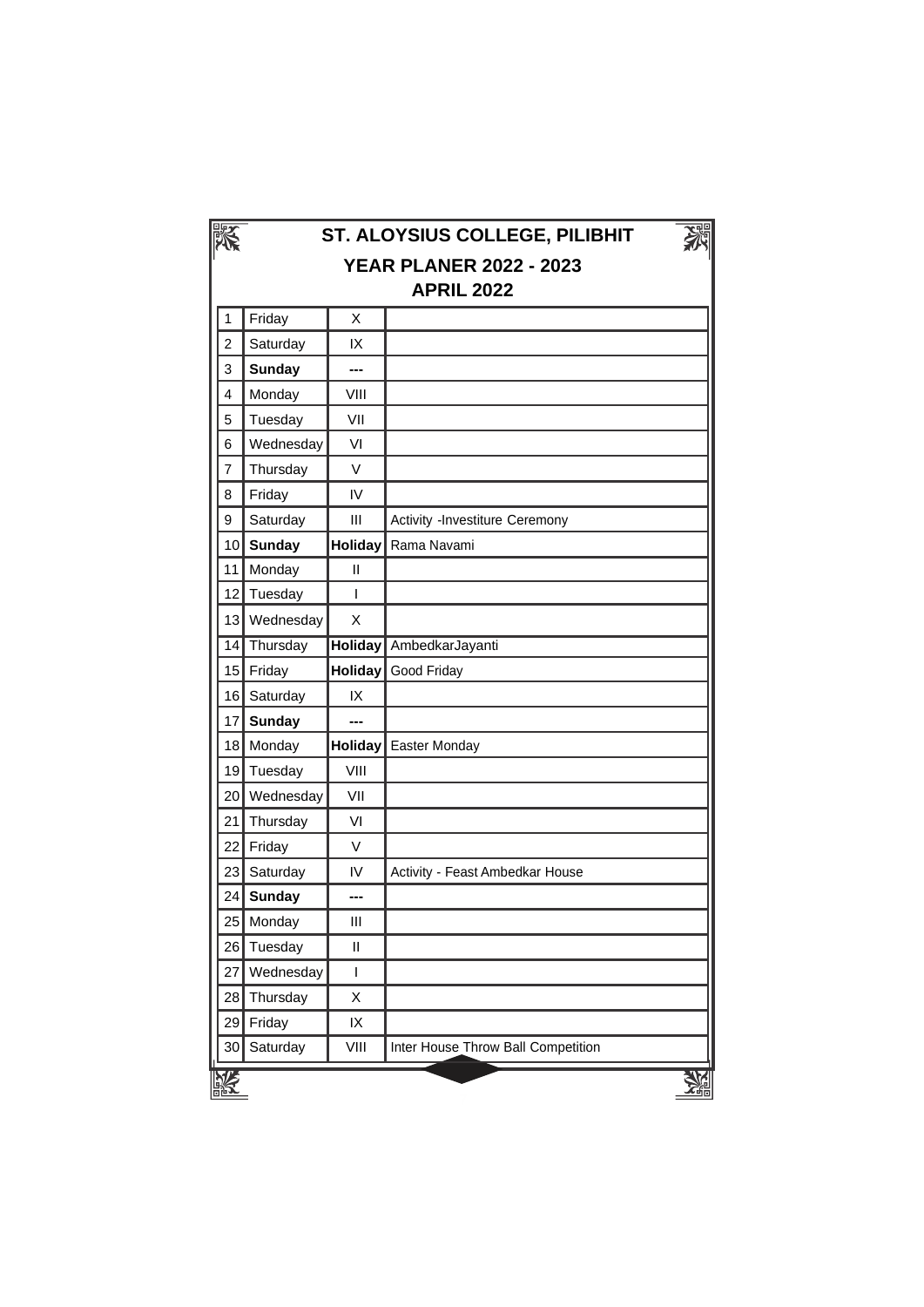|                | <b>YEAR PLANNER 2022-2023</b><br><b>MAY 2022</b> |               |                                          |  |  |
|----------------|--------------------------------------------------|---------------|------------------------------------------|--|--|
| 1              | <b>Sunday</b>                                    | ---           |                                          |  |  |
| $\overline{2}$ | Monday                                           | VII           | Labour day, clean up your class room day |  |  |
| 3              | Tuesday                                          | Holiday       | Eid-ul-Fitr                              |  |  |
| 4              | Wednesday                                        | VI            |                                          |  |  |
| 5              | Thursday                                         | V             |                                          |  |  |
| 6              | Friday                                           | IV            |                                          |  |  |
| $\overline{7}$ | Saturday                                         | III           | Activity- Cricket Match- Class wise      |  |  |
| 8              | <b>Sunday</b>                                    | ---           |                                          |  |  |
| 9              | Monday                                           | $\mathsf{II}$ |                                          |  |  |
| 10             | Tuesday                                          | I             |                                          |  |  |
| 11             | Wednesday                                        | X             |                                          |  |  |
| 12             | Thursday                                         | IX            |                                          |  |  |
| 13             | Friday                                           | VIII          |                                          |  |  |
| 14             | Saturday                                         | VII           |                                          |  |  |
| 15             | <b>Sunday</b>                                    | ---           |                                          |  |  |
| 16             | Monday                                           | Holiday       | Bhuddha Purnima                          |  |  |
| 17             | Tuesday                                          | VI            | Summer Camp                              |  |  |
| 18             | Wednesday                                        | V             |                                          |  |  |
| 19             | Thursday                                         | IV            |                                          |  |  |
| 20             | Friday                                           | III           |                                          |  |  |
| 21             | Saturday                                         | $\mathbf{H}$  |                                          |  |  |
| 22             | <b>Sunday</b>                                    | ---           |                                          |  |  |
| 23             | Monday                                           | T             |                                          |  |  |
| 24             | Tuesday                                          | X             |                                          |  |  |
| 25             | Wednesday                                        | IX            |                                          |  |  |
| 26             | Thursday                                         | VIII          |                                          |  |  |
| 27             | Friday                                           | VII           |                                          |  |  |
| 28             | Saturday                                         | VI            |                                          |  |  |
| 29             | <b>Sunday</b>                                    | ---           |                                          |  |  |
| 30             | Monday                                           | V             |                                          |  |  |
| 31             | Tuesday                                          | IV            |                                          |  |  |
|                |                                                  |               | 8                                        |  |  |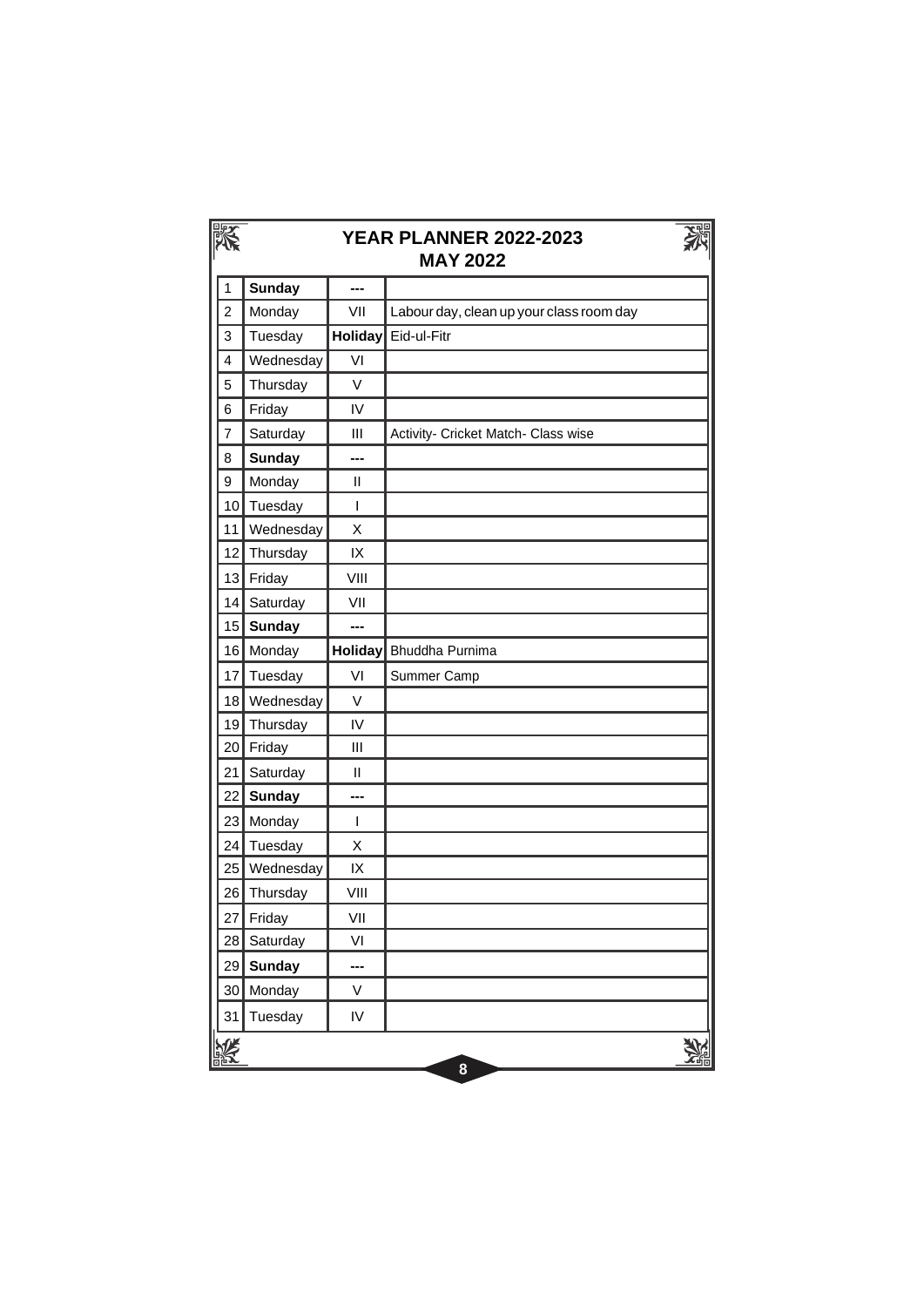|                | <b>YEAR PLANNER 2022-2023</b><br><b>JUNE 2022</b> |                              |                          |  |  |  |
|----------------|---------------------------------------------------|------------------------------|--------------------------|--|--|--|
| 1              | Wednesday                                         |                              | Summer vacations         |  |  |  |
| $\overline{2}$ | Thursday                                          | $\overline{a}$               | Summer vacations         |  |  |  |
| 3              | Friday                                            |                              | Summer vacations         |  |  |  |
| 4              | Saturday                                          |                              | Summer vacations         |  |  |  |
| 5              | <b>Sunday</b>                                     |                              |                          |  |  |  |
| 6              | Monday                                            |                              | <b>Summer vacations</b>  |  |  |  |
| 7              | Tuesday                                           |                              | Summer vacations         |  |  |  |
| 8              | Wednesday                                         |                              | Summer vacations         |  |  |  |
| 9              | Thursday                                          | ÷,                           | Summer vacations         |  |  |  |
| 10             | Friday                                            |                              | Summer vacations         |  |  |  |
| 11             | Saturday                                          |                              | Summer vacations         |  |  |  |
| 12             | <b>Sunday</b>                                     |                              |                          |  |  |  |
| 13             | Monday                                            |                              | Summer vacations         |  |  |  |
| 14             | Tuesday                                           |                              | Summer vacations         |  |  |  |
| 15             | Wednesday                                         | $\overline{\phantom{a}}$     | Summer vacations         |  |  |  |
| 16             | Thursday                                          |                              | Summer vacations         |  |  |  |
| 17             | Friday                                            |                              | Summer vacations         |  |  |  |
| 18             | Saturday                                          | ÷,                           | Summer vacations         |  |  |  |
| 19             | <b>Sunday</b>                                     | ä,                           | $\overline{\phantom{a}}$ |  |  |  |
| 20             | Monday                                            |                              | Summer vacations         |  |  |  |
| 21             | Tuesday                                           |                              | Summer vacations         |  |  |  |
| 22             | Wednesday                                         | $\qquad \qquad \blacksquare$ | Summer vacations         |  |  |  |
| 23             | Thursday                                          |                              | Summer vacations         |  |  |  |
| 24             | Friday                                            |                              | Summer vacations         |  |  |  |
| 25             | Saturday                                          | $\overline{a}$               | Summer vacations         |  |  |  |
| 26             | <b>Sunday</b>                                     |                              |                          |  |  |  |
| 27             | Monday                                            |                              | Summer vacations         |  |  |  |
| 28             | Tuesday                                           | -                            | Summer vacations         |  |  |  |
| 29             | Wednesday                                         | -                            | Summer vacations         |  |  |  |
| 30             | Thursday                                          |                              | Summer vacations         |  |  |  |
|                |                                                   |                              | 9                        |  |  |  |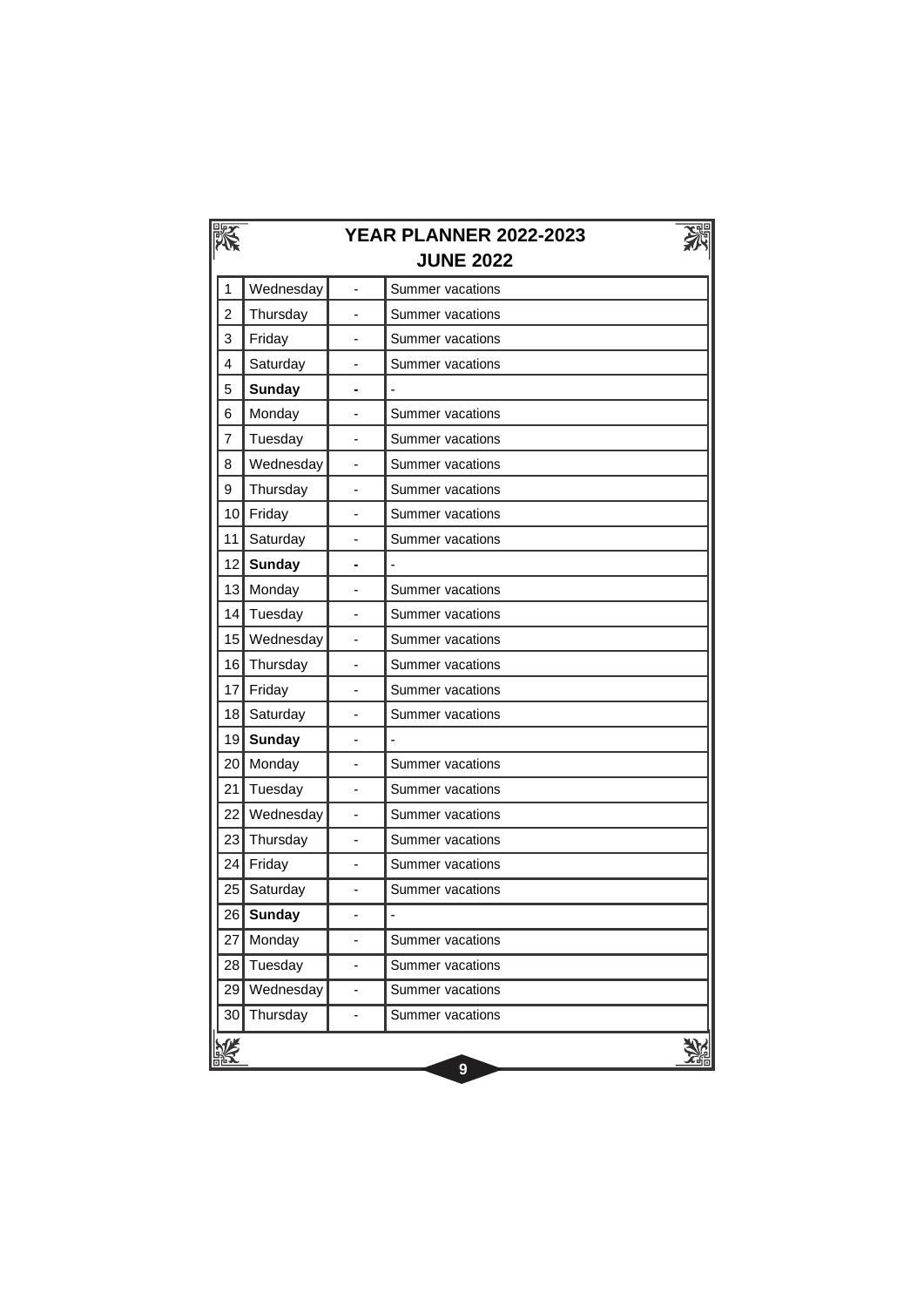|                 | <b>YEAR PLANNER 2022-2023</b><br><b>JULY 2022</b> |                          |                                                                      |  |  |
|-----------------|---------------------------------------------------|--------------------------|----------------------------------------------------------------------|--|--|
| 1               | Friday                                            | Staff                    | School Re-opens after summer break                                   |  |  |
| $\overline{2}$  | Saturday                                          | X                        |                                                                      |  |  |
| 3               | <b>Sunday</b>                                     | ---                      |                                                                      |  |  |
| 4               | Monday                                            | IX                       |                                                                      |  |  |
| 5               | Tuesday                                           | VIII                     |                                                                      |  |  |
| 6               | Wednesday                                         | $\overline{\text{V}}$    |                                                                      |  |  |
| $\overline{7}$  | Thursday                                          | VI                       |                                                                      |  |  |
| 8               | Friday                                            | $\vee$                   |                                                                      |  |  |
| 9               | Saturday                                          | IV                       | English Story Telling competition - I to V Speech Competition VI - X |  |  |
| 10              | <b>Sunday</b>                                     | <b>Holiday</b>           | Eid-ul-zuha (Bakr Id)                                                |  |  |
| 11              | Monday                                            | III                      |                                                                      |  |  |
| 12              | Tuesday                                           | $\mathbf{I}$             |                                                                      |  |  |
| 13              | Wednesday                                         | $\mathbf{I}$             | Periodic Test - 1                                                    |  |  |
| 14              | Thursday                                          | X                        |                                                                      |  |  |
| 15              | Friday                                            | IX                       |                                                                      |  |  |
| 16              | Saturday                                          | VIII                     | Inter House Skit Competition/Van Mahotsav                            |  |  |
| 17              | <b>Sunday</b>                                     | ---                      |                                                                      |  |  |
| 18              | Monday                                            | VII                      |                                                                      |  |  |
| 19              | Tuesday                                           | $\overline{\mathsf{VI}}$ |                                                                      |  |  |
| 20              | Wednesday                                         | $\vee$                   |                                                                      |  |  |
| 21              | Thursday                                          | IV                       |                                                                      |  |  |
| 22              | Friday                                            | III                      |                                                                      |  |  |
| 23              | Saturday                                          | $\mathbf{I}$             |                                                                      |  |  |
| 24              | <b>Sunday</b>                                     | ---                      |                                                                      |  |  |
| 25              | Monday                                            | T                        |                                                                      |  |  |
| 26              | Tuesday                                           | X                        |                                                                      |  |  |
|                 | 27 Wednesday                                      | IX                       |                                                                      |  |  |
| 28              | Thursday                                          | VIII                     |                                                                      |  |  |
| $\overline{29}$ | Friday                                            | $\overline{\text{VII}}$  |                                                                      |  |  |
| 30              | Saturday                                          | VI                       |                                                                      |  |  |
| 31              | <b>Sunday</b>                                     | ---                      |                                                                      |  |  |
|                 |                                                   |                          | 10                                                                   |  |  |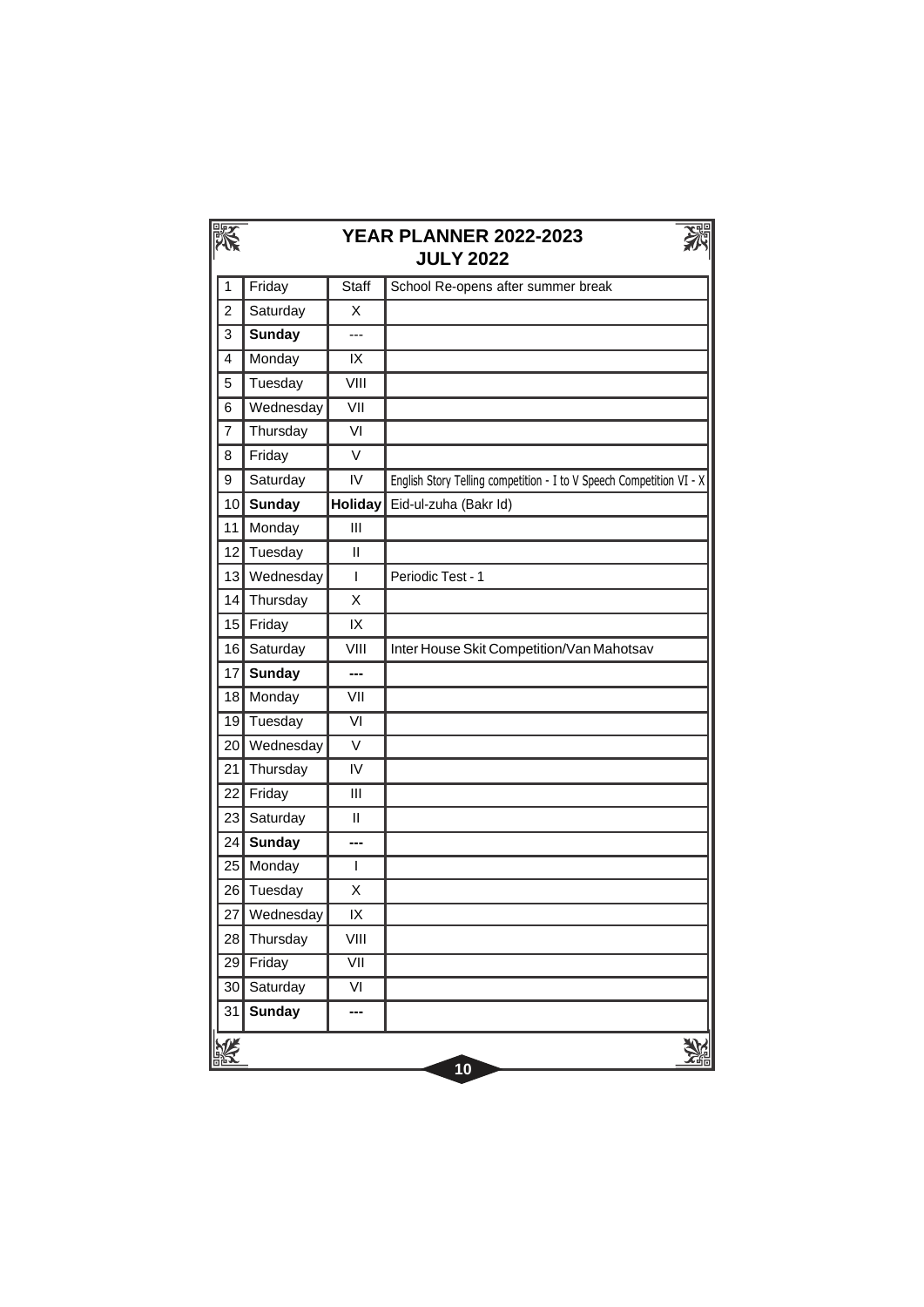|                | <b>YEAR PLANNER 2022-2023</b><br><b>AUGUST 2022</b> |                  |                                                                 |  |  |
|----------------|-----------------------------------------------------|------------------|-----------------------------------------------------------------|--|--|
| 1              | Monday                                              | V                |                                                                 |  |  |
| $\overline{2}$ | Tuesday                                             | IV               |                                                                 |  |  |
| 3              | Wednesday                                           | Ш                |                                                                 |  |  |
| 4              | Thursday                                            | Ш                |                                                                 |  |  |
| 5              | Friday                                              | $\overline{1}$   |                                                                 |  |  |
| 6              | Saturday                                            | X                | Hindi Choral Recitation (House wise)                            |  |  |
| 7              | <b>Sunday</b>                                       | ---              |                                                                 |  |  |
| 8              | Monday                                              | IX               |                                                                 |  |  |
| 9              | Tuesday                                             | Holiday          | Muharram                                                        |  |  |
| 10             | Wednesday                                           | VIII             |                                                                 |  |  |
| 11             | Thursday                                            | VII              | Display Board Competition                                       |  |  |
| 12             | Friday                                              | <b>Holiday</b>   | Raksha Bandhan                                                  |  |  |
| 13             | Saturday                                            | VI               | Rakhi Making Competition                                        |  |  |
| 14             | <b>Sunday</b>                                       | ---              |                                                                 |  |  |
| 15             | Monday                                              | Non-Class<br>Day | Independence Day                                                |  |  |
| 16             | Tuesday                                             | V                |                                                                 |  |  |
| 17             | Wednesday                                           | IV               | Periodic Test - II                                              |  |  |
| 18             | Thursday                                            | Holiday          | Janmashtami                                                     |  |  |
| 19             | Friday                                              | Ш                |                                                                 |  |  |
| 20             | Saturday                                            | $\mathbf{I}$     | Spell Bee                                                       |  |  |
| 21             | <b>Sunday</b>                                       | ---              |                                                                 |  |  |
| 22             | Monday                                              | $\mathsf{I}$     |                                                                 |  |  |
| 23             | Tuesday                                             | X                |                                                                 |  |  |
| 24             | Wednesday                                           | IX               |                                                                 |  |  |
| 25             | Thursday                                            | VI               |                                                                 |  |  |
| 26             | Friday                                              | VII              |                                                                 |  |  |
| 27             | Saturday                                            | VI               | Fancy Dress Competition I to V Hindi Speech Competition VI to X |  |  |
| 28             | <b>Sunday</b>                                       | ---              |                                                                 |  |  |
| 29             | Monday                                              | V                |                                                                 |  |  |
| 30             | Tuesday                                             | IV               |                                                                 |  |  |
| 31             | Wednesday                                           | Ш                |                                                                 |  |  |
|                |                                                     |                  | 11                                                              |  |  |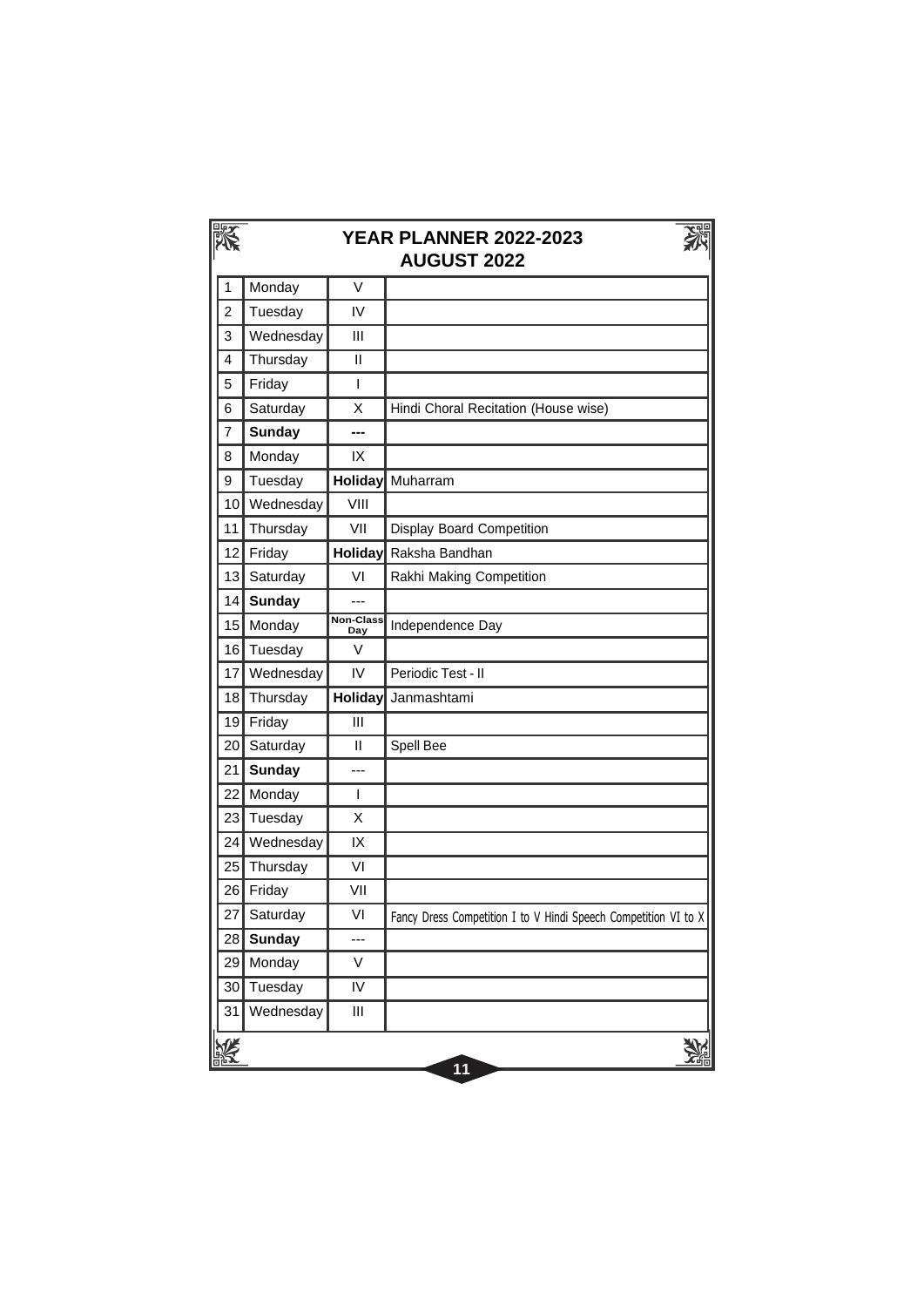|                | <b>YEAR PLANNER 2022-2023</b><br><b>SEPTEMBER 2022</b> |                                                                                                                                                                                                                                                                                                                                                                                  |                                             |  |  |
|----------------|--------------------------------------------------------|----------------------------------------------------------------------------------------------------------------------------------------------------------------------------------------------------------------------------------------------------------------------------------------------------------------------------------------------------------------------------------|---------------------------------------------|--|--|
| 1              | Thursday                                               | Ш                                                                                                                                                                                                                                                                                                                                                                                |                                             |  |  |
| $\overline{c}$ | Friday                                                 | T                                                                                                                                                                                                                                                                                                                                                                                |                                             |  |  |
| 3              | Saturday                                               | IX                                                                                                                                                                                                                                                                                                                                                                               |                                             |  |  |
| 4              | <b>Sunday</b>                                          |                                                                                                                                                                                                                                                                                                                                                                                  |                                             |  |  |
| 5              | Monday                                                 | Non-Class<br>Day                                                                                                                                                                                                                                                                                                                                                                 | Teacher's Day/St. Mother Teresa Anniversary |  |  |
| 6              | Tuesday                                                | IX                                                                                                                                                                                                                                                                                                                                                                               |                                             |  |  |
| $\overline{7}$ | Wednesday                                              | VIII                                                                                                                                                                                                                                                                                                                                                                             |                                             |  |  |
| 8              | Thursday                                               | <b>Non-Class</b><br>Day                                                                                                                                                                                                                                                                                                                                                          | Maria Jayanti / Girl child day              |  |  |
| 9              | Friday                                                 | VII                                                                                                                                                                                                                                                                                                                                                                              |                                             |  |  |
| 10             | Saturday                                               | VI                                                                                                                                                                                                                                                                                                                                                                               | Solo Dance Competition I to IV              |  |  |
| 11             | <b>Sunday</b>                                          | ---                                                                                                                                                                                                                                                                                                                                                                              |                                             |  |  |
| 12             | Monday                                                 | V                                                                                                                                                                                                                                                                                                                                                                                |                                             |  |  |
| 13             | Tuesday                                                | IV                                                                                                                                                                                                                                                                                                                                                                               |                                             |  |  |
| 14             | Wednesday                                              | Ш                                                                                                                                                                                                                                                                                                                                                                                |                                             |  |  |
| 15             | Thursday                                               | $\mathsf{I}$                                                                                                                                                                                                                                                                                                                                                                     |                                             |  |  |
| 16             | Friday                                                 | T                                                                                                                                                                                                                                                                                                                                                                                |                                             |  |  |
| 17             | Saturday                                               | X                                                                                                                                                                                                                                                                                                                                                                                |                                             |  |  |
| 18             | <b>Sunday</b>                                          | ---                                                                                                                                                                                                                                                                                                                                                                              |                                             |  |  |
| 19             | Monday                                                 | IX                                                                                                                                                                                                                                                                                                                                                                               |                                             |  |  |
| 20             | Tuesday                                                | VIII                                                                                                                                                                                                                                                                                                                                                                             | Term-1 (Mid-Term)                           |  |  |
| 21             | Wednesday                                              | VII                                                                                                                                                                                                                                                                                                                                                                              |                                             |  |  |
| 22             | Thursday                                               | VI                                                                                                                                                                                                                                                                                                                                                                               |                                             |  |  |
| 23             | Friday                                                 | V                                                                                                                                                                                                                                                                                                                                                                                |                                             |  |  |
| 24             | Saturday                                               | IV                                                                                                                                                                                                                                                                                                                                                                               | Activity - Feast Mother Teresa House        |  |  |
| 25             | <b>Sunday</b>                                          |                                                                                                                                                                                                                                                                                                                                                                                  |                                             |  |  |
| 26             | Monday                                                 | $\mathsf{III}$                                                                                                                                                                                                                                                                                                                                                                   |                                             |  |  |
| 27             | Tuesday                                                | $\sf II$                                                                                                                                                                                                                                                                                                                                                                         |                                             |  |  |
| 28             | Wednesday                                              | $\begin{array}{c} \rule{0pt}{2.5ex} \rule{0pt}{2.5ex} \rule{0pt}{2.5ex} \rule{0pt}{2.5ex} \rule{0pt}{2.5ex} \rule{0pt}{2.5ex} \rule{0pt}{2.5ex} \rule{0pt}{2.5ex} \rule{0pt}{2.5ex} \rule{0pt}{2.5ex} \rule{0pt}{2.5ex} \rule{0pt}{2.5ex} \rule{0pt}{2.5ex} \rule{0pt}{2.5ex} \rule{0pt}{2.5ex} \rule{0pt}{2.5ex} \rule{0pt}{2.5ex} \rule{0pt}{2.5ex} \rule{0pt}{2.5ex} \rule{0$ |                                             |  |  |
| 29             | Thursday                                               | Χ                                                                                                                                                                                                                                                                                                                                                                                |                                             |  |  |
| 30             | Friday                                                 | IX                                                                                                                                                                                                                                                                                                                                                                               |                                             |  |  |
|                |                                                        |                                                                                                                                                                                                                                                                                                                                                                                  | 12                                          |  |  |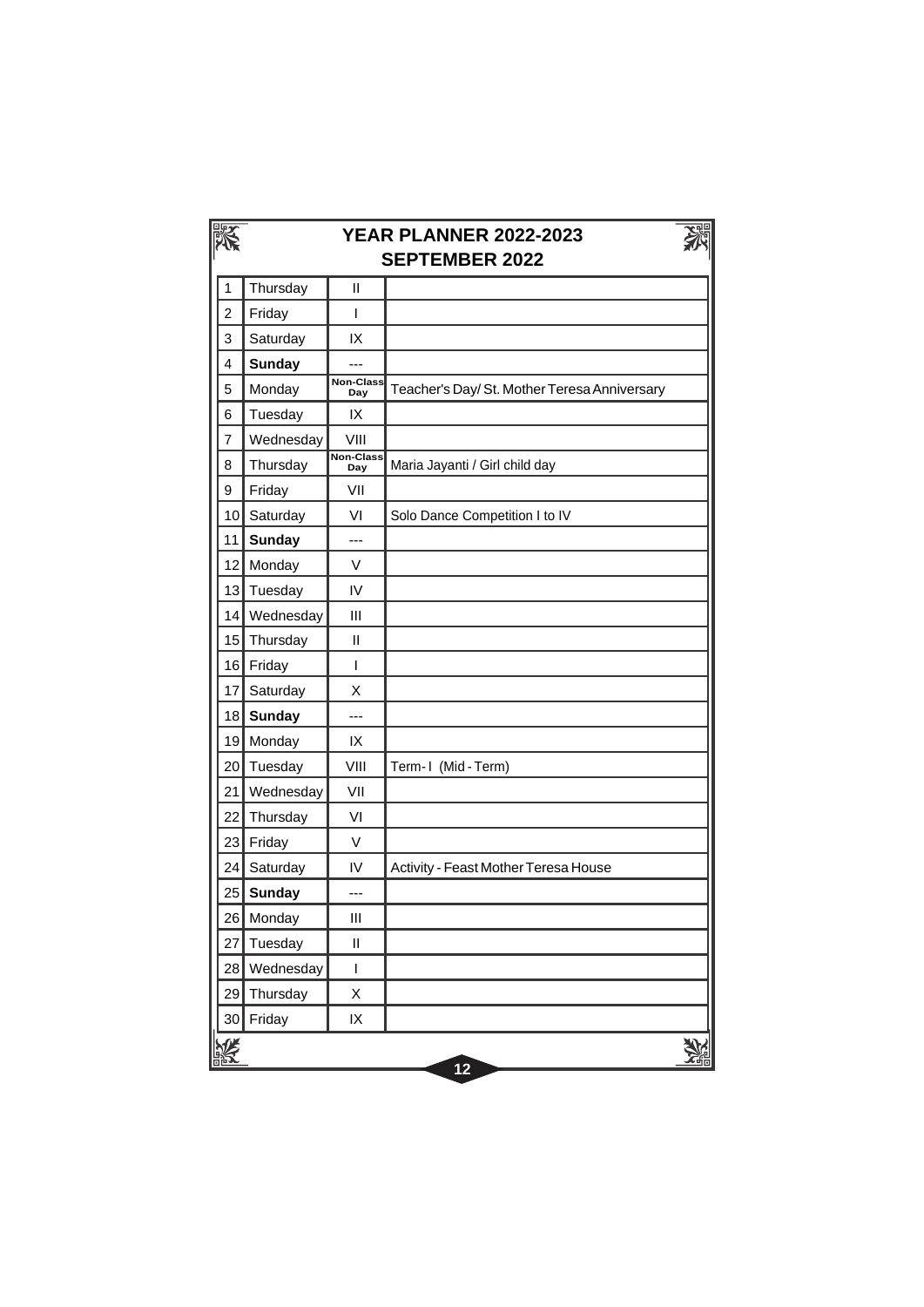|                | <b>YEAR PLANNER 2022-2023</b><br><b>OCTOBER 2022</b> |                |                                                |  |  |
|----------------|------------------------------------------------------|----------------|------------------------------------------------|--|--|
| 1              | Saturday                                             | VIII           | Gandhi Jayanti - Feast Gandhi House            |  |  |
| $\overline{2}$ | <b>Sunday</b>                                        | ------         | Gandhi Jayanti                                 |  |  |
| 3              | Monday                                               | VII            |                                                |  |  |
| 4              | Tuesday                                              | <b>Holiday</b> | Maha Navami (Dussehra)                         |  |  |
| 5              | Wednesday                                            | <b>Holiday</b> | Dussehra                                       |  |  |
| 6              | Thursday                                             | VI             | Sports Day                                     |  |  |
| 7              | Friday                                               | V              | Football/Kho -Kho (House wise)                 |  |  |
| 8              | Saturday                                             | IV             | Sports Day                                     |  |  |
| 9              | <b>Sunday</b>                                        | <b>Holiday</b> | Id-e-milad Un-nabi / Maharishi Valmiki Jayanti |  |  |
| 10             | Monday                                               | III            |                                                |  |  |
| 11             | Tuesday                                              | Ш              |                                                |  |  |
| 12             | Wednesday                                            | T              |                                                |  |  |
| 13             | Thursday                                             | х              |                                                |  |  |
| 14             | Friday                                               | IX             |                                                |  |  |
| 15             | Saturday                                             | VII            | Display Board theme Diwali: Diwali Fest        |  |  |
| 16             | <b>Sunday</b>                                        | ---            |                                                |  |  |
| 17             | Monday                                               | VII            |                                                |  |  |
| 18             | Tuesday                                              | VI             |                                                |  |  |
| 19             | Wednesday                                            | V              |                                                |  |  |
| 20             | Thursday                                             | IV             |                                                |  |  |
| 21             | Friday                                               | Ш              |                                                |  |  |
| 22             | Saturday                                             | Ш              | Rangoli Competition (House Wise)               |  |  |
| 23             | <b>Sunday</b>                                        | ---            |                                                |  |  |
| 24             | Monday                                               | <b>Holiday</b> | Deepavali                                      |  |  |
| 25             | Tuesday                                              | ı              |                                                |  |  |
| 26             | Wednesday                                            |                | Holiday Govardhan Puja                         |  |  |
| 27             | Thursday                                             |                | Holiday Bhai Duj                               |  |  |
| 28             | Friday                                               | Χ              |                                                |  |  |
| 29             | Saturday                                             | IX             | Science Quiz for class VI to X House Wise      |  |  |
| 30             | <b>Sunday</b>                                        | ---            |                                                |  |  |
| 31             | Monday                                               | VIII           |                                                |  |  |
|                |                                                      |                | 15                                             |  |  |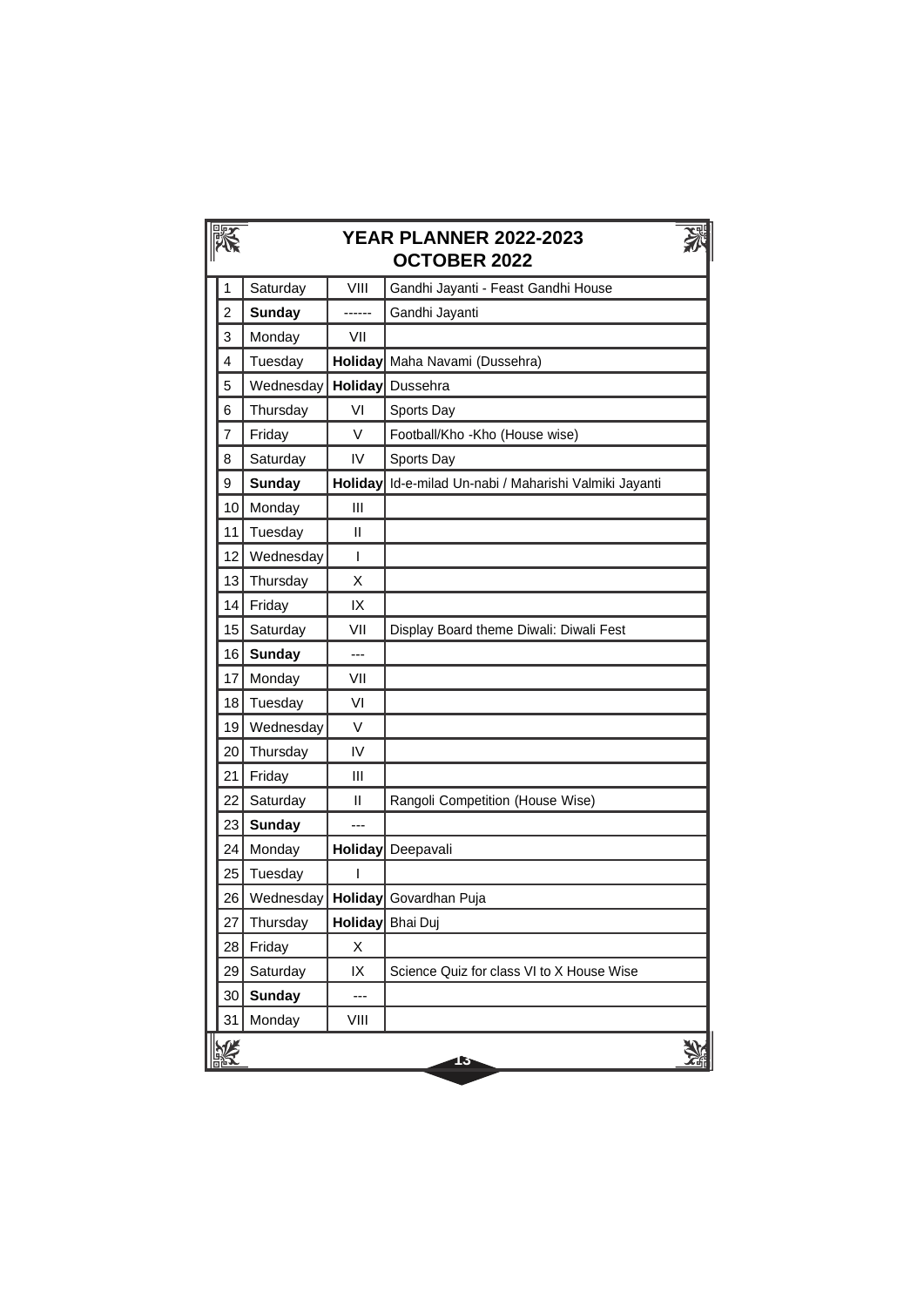|                | <b>YEAR PLANNER 2022-2023</b><br><b>NOVEMBER 2022</b> |                         |                                       |  |  |  |
|----------------|-------------------------------------------------------|-------------------------|---------------------------------------|--|--|--|
| 1              | Tuesday                                               | VII                     |                                       |  |  |  |
| $\overline{c}$ | Wednesday                                             | VI                      |                                       |  |  |  |
| 3              | Thursday                                              | V                       |                                       |  |  |  |
| 4              | Friday                                                | IV                      |                                       |  |  |  |
| 5              | Saturday                                              | III                     | Feast Kalam House                     |  |  |  |
| 6              | <b>Sunday</b>                                         | ---                     |                                       |  |  |  |
| $\overline{7}$ | Monday                                                | Ш                       |                                       |  |  |  |
| 8              | Tuesday                                               | <b>Holiday</b>          | Guru Nanak Jayanti                    |  |  |  |
| 9              | Wednesday                                             | I                       |                                       |  |  |  |
| 10             | Thursday                                              | X                       |                                       |  |  |  |
| 11             | Friday                                                | IX                      |                                       |  |  |  |
| 12             | Saturday                                              | VIII                    |                                       |  |  |  |
| 13             | <b>Sunday</b>                                         | $\overline{a}$          |                                       |  |  |  |
| 14             | Monday                                                | <b>Non-Class</b><br>Day | Children's Day                        |  |  |  |
| 15             | Tuesday                                               | VII                     |                                       |  |  |  |
| 16             | Wednesday                                             | VI                      |                                       |  |  |  |
| 17             | Thursday                                              | $\vee$                  |                                       |  |  |  |
| 18             | Friday                                                | IV                      |                                       |  |  |  |
| 19             | Saturday                                              | Ш                       | Fancy dress on heavenly bodies I to V |  |  |  |
| 20             | <b>Sunday</b>                                         | ---                     |                                       |  |  |  |
| 21             | Monday                                                | $\mathsf{II}$           |                                       |  |  |  |
| 22             | Tuesday                                               | T                       | Periodic Test - III                   |  |  |  |
| 23             | Wednesday                                             | X                       |                                       |  |  |  |
| 24             | Thursday                                              | IX                      |                                       |  |  |  |
| 25             | Friday                                                | VIII                    |                                       |  |  |  |
| 26             | Saturday                                              | VII                     |                                       |  |  |  |
| 27             | <b>Sunday</b>                                         | ---                     |                                       |  |  |  |
| 28             | Monday                                                | VI                      |                                       |  |  |  |
| 29             | Tuesday                                               | V                       |                                       |  |  |  |
| 30             | Wednesday                                             | IV                      |                                       |  |  |  |
|                |                                                       |                         | 14                                    |  |  |  |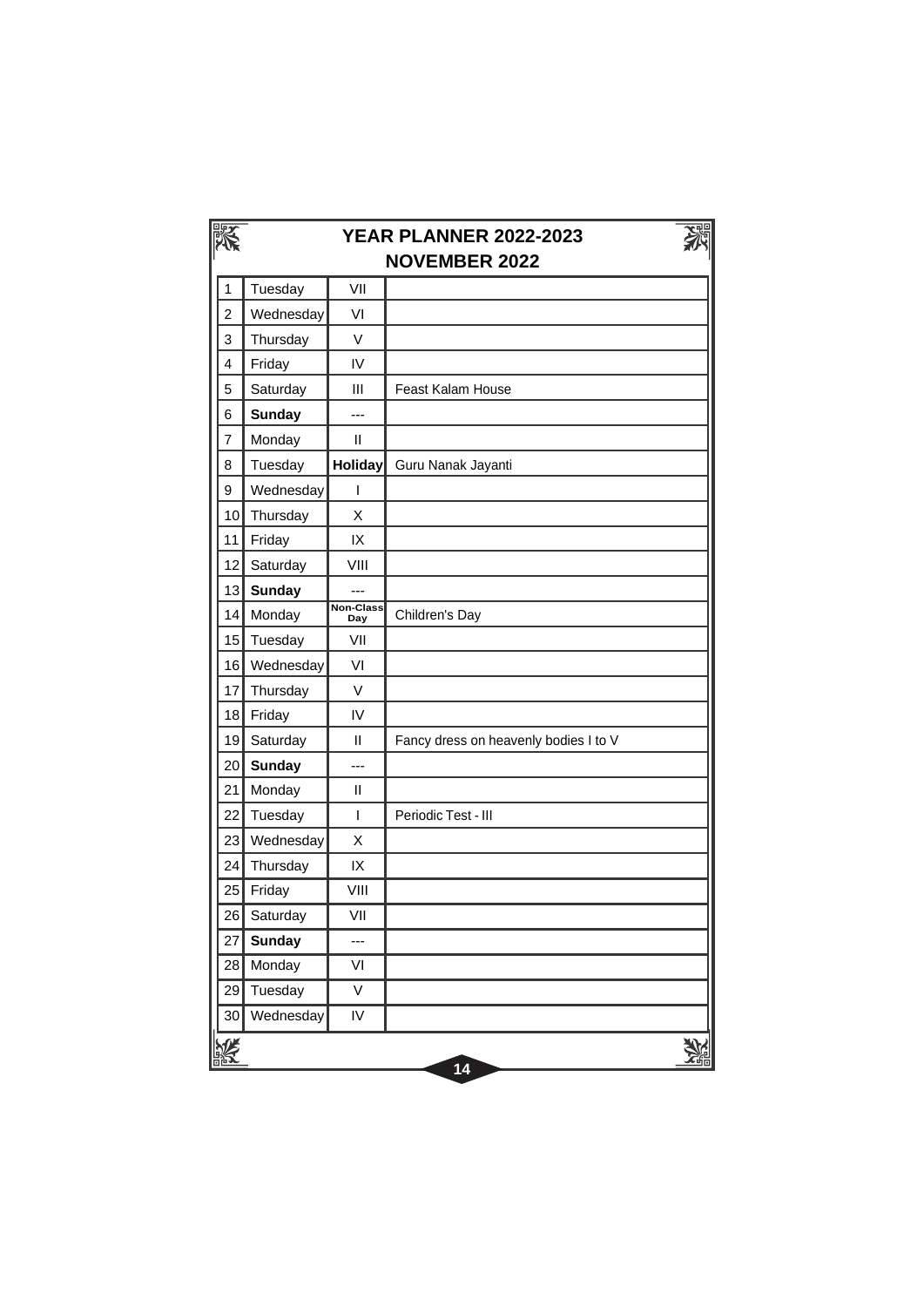|                | <b>YEAR PLANNER 2022-2023</b><br><b>DECEMBER 2022</b> |         |                                                            |  |  |
|----------------|-------------------------------------------------------|---------|------------------------------------------------------------|--|--|
| 1              | Thursday                                              | Ш       |                                                            |  |  |
| $\overline{2}$ | Friday                                                | Ш       |                                                            |  |  |
| 3              | Saturday                                              | T       | Carol Singing (House wise)/Drawing competition             |  |  |
| 4              | <b>Sunday</b>                                         | ----    |                                                            |  |  |
| 5              | Monday                                                | X       |                                                            |  |  |
| 6              | Tuesday                                               | IX      |                                                            |  |  |
| 7              | Wednesday                                             | VIII    |                                                            |  |  |
| 8              | Thursday                                              | VII     |                                                            |  |  |
| 9              | Friday                                                | VI      |                                                            |  |  |
| 10             | Saturday                                              | V       | Candle Decoration I to X/P.T Display                       |  |  |
| 11             | <b>Sunday</b>                                         | ----    |                                                            |  |  |
| 12             | Monday                                                | IV      |                                                            |  |  |
| 13             | Tuesday                                               | Ш       |                                                            |  |  |
| 14             | Wednesday                                             | Ш       |                                                            |  |  |
| 15             | Thursday                                              | T       |                                                            |  |  |
| 16             | Friday                                                | X       |                                                            |  |  |
| 17             | Saturday                                              | IX      | Crib making house wise/Christmas display board competition |  |  |
| 18             | <b>Sunday</b>                                         | ----    |                                                            |  |  |
| 19             | Monday                                                | VIII    |                                                            |  |  |
| 20             | Tuesday                                               | VII     |                                                            |  |  |
| 21             | Wednesday                                             | VI      |                                                            |  |  |
| 22             | Thursday                                              | V       | Christmas Milan                                            |  |  |
| 23             | Friday                                                | IV      |                                                            |  |  |
| 24             | Saturday                                              | Ш       |                                                            |  |  |
| 25             | <b>Sunday</b>                                         | Holiday | Christmas Day                                              |  |  |
| 26             | Monday                                                | Ш       |                                                            |  |  |
| 27             | Tuesday                                               | I       |                                                            |  |  |
| 28             | Wednesday                                             | X       |                                                            |  |  |
| 29             | Thursday                                              | IX      |                                                            |  |  |
| 30             | Friday                                                | VIII    |                                                            |  |  |
| 31             | Saturday                                              | VII     |                                                            |  |  |
|                |                                                       |         | 15                                                         |  |  |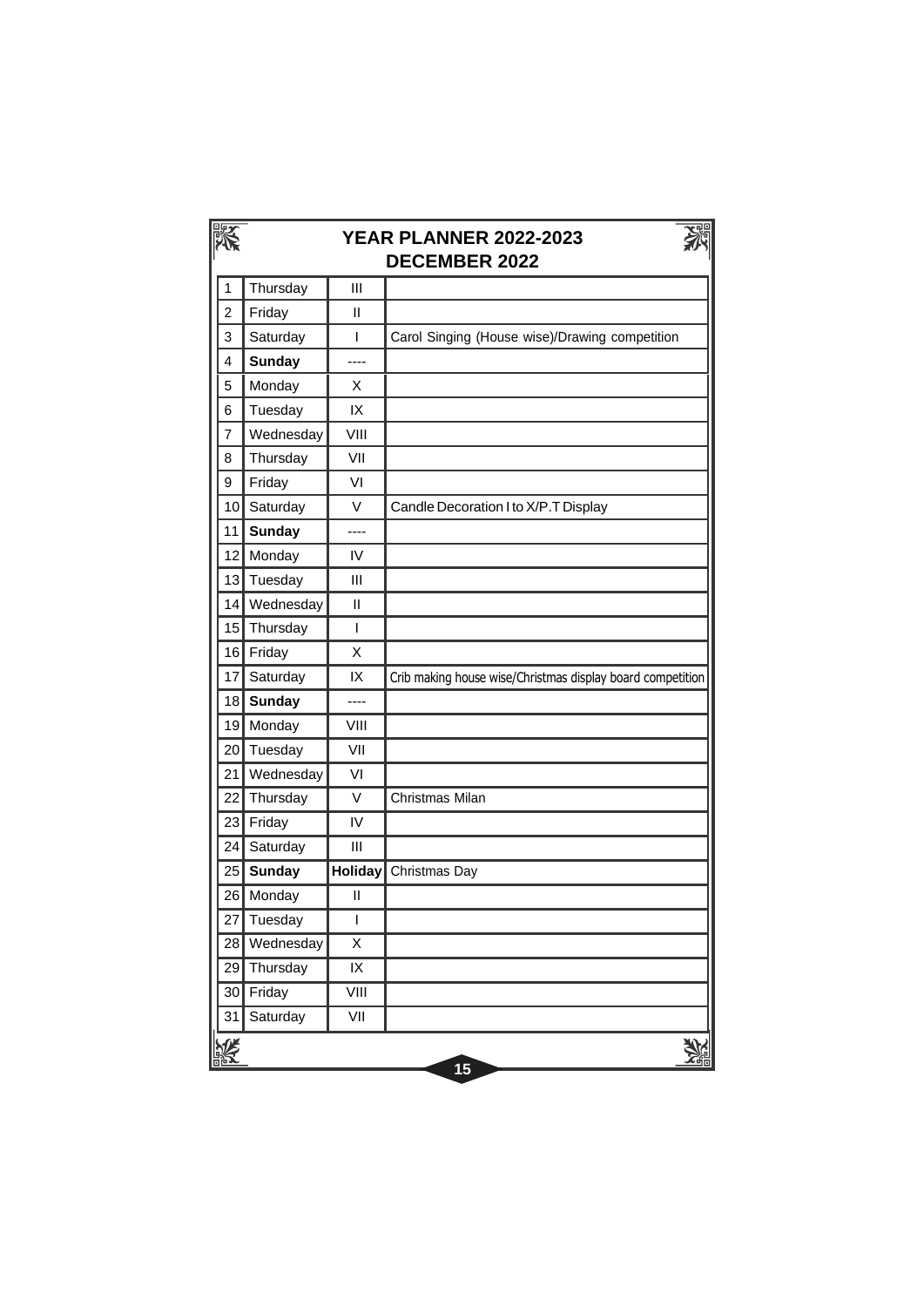|                | <b>YEAR PLANNER 2022-2023</b><br><b>JANUARY 2023</b> |                          |                                                                      |  |  |
|----------------|------------------------------------------------------|--------------------------|----------------------------------------------------------------------|--|--|
| 1              | <b>Sunday</b>                                        | $\overline{a}$           | Winter vacation Begins                                               |  |  |
| $\overline{2}$ | Monday                                               | $\overline{a}$           |                                                                      |  |  |
| 3              | Tuesday                                              |                          |                                                                      |  |  |
| 4              | Wednesday                                            | $\overline{\phantom{0}}$ |                                                                      |  |  |
| 5              | Thursday                                             | $\overline{\phantom{0}}$ |                                                                      |  |  |
| 6              | Friday                                               |                          |                                                                      |  |  |
| $\overline{7}$ | Saturday                                             | $\overline{\phantom{0}}$ |                                                                      |  |  |
| 8              | <b>Sunday</b>                                        |                          |                                                                      |  |  |
| 9              | Monday                                               | ÷                        |                                                                      |  |  |
| 10             | Tuesday                                              | ÷                        |                                                                      |  |  |
| 11             | Wednesday                                            | X                        | School Reopens after Winter Break                                    |  |  |
| 12             | Thursday                                             | IX                       |                                                                      |  |  |
| 13             | Friday                                               | VIII                     |                                                                      |  |  |
| 14             | Saturday                                             | Holiday                  | Lohri                                                                |  |  |
| 15             | <b>Sunday</b>                                        | <b>Holiday</b>           | Makar Sakrati                                                        |  |  |
| 16             | Monday                                               | VII                      |                                                                      |  |  |
| 17             | Tuesday                                              | VI                       |                                                                      |  |  |
| 18             | Wednesday                                            | $\vee$                   |                                                                      |  |  |
| 19             | Thursday                                             | IV                       |                                                                      |  |  |
| 20             | Friday                                               | Ш                        |                                                                      |  |  |
| 21             | Saturday                                             | $\mathbf{I}$             | Gantarta Diwaska Mahostav/Display Board Competition                  |  |  |
| 22             | <b>Sunday</b>                                        | ---                      |                                                                      |  |  |
| 23             | Monday                                               | T                        |                                                                      |  |  |
| 24             | Tuesday                                              | Χ                        |                                                                      |  |  |
| 25             | Wednesday                                            | Holiday                  | Vasant Panchami                                                      |  |  |
| 26             | Thursday                                             | Non-Class<br><b>Day</b>  | Republic Day                                                         |  |  |
| 27             | Friday                                               | IX                       |                                                                      |  |  |
| 28             | Saturday                                             | VIII                     | Snowman making competition Class I -V Speech on winter class VI to X |  |  |
| 29             | <b>Sunday</b>                                        | ---                      |                                                                      |  |  |
| 30             | Monday                                               | VII                      |                                                                      |  |  |
| 31             | Tuesday                                              | VI                       |                                                                      |  |  |
|                |                                                      |                          | 16                                                                   |  |  |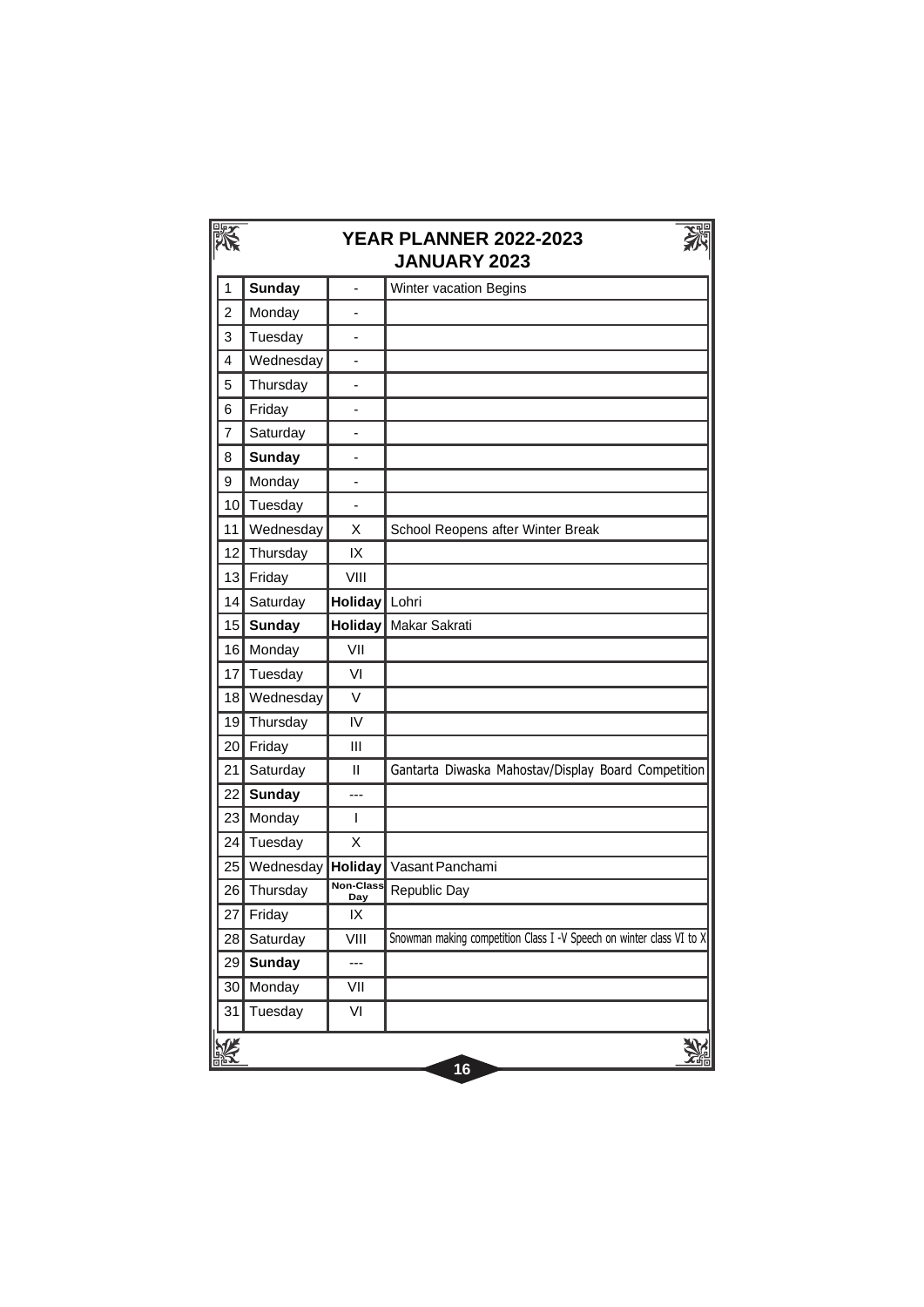|                         | <b>YEAR PLANNER 2022-2023</b><br><b>FEBRUARY 2023</b> |                          |                                                     |  |  |
|-------------------------|-------------------------------------------------------|--------------------------|-----------------------------------------------------|--|--|
| 1                       | Wednesday                                             | $\vee$                   |                                                     |  |  |
| $\overline{\mathbf{c}}$ | Thursday                                              | IV                       |                                                     |  |  |
| 3                       | Friday                                                | III                      | <b>Volley Ball Competition</b>                      |  |  |
| 4                       | Saturday                                              | <b>Holiday</b>           | Hazarat Ali's Birthday                              |  |  |
| 5                       | <b>Sunday</b>                                         | ---                      | Guru Ravidas Jayanti                                |  |  |
| 6                       | Monday                                                | $\mathbf{I}$             |                                                     |  |  |
| 7                       | Tuesday                                               | ı                        |                                                     |  |  |
| 8                       | Wednesday                                             | X                        |                                                     |  |  |
| 9                       | Thursday                                              | IX                       |                                                     |  |  |
| 10                      | Friday                                                | VIII                     | Out Reach Programme (Village)                       |  |  |
| 11                      | Saturday                                              | VII                      | Out Reach Programme (Village)                       |  |  |
| 12                      | <b>Sunday</b>                                         | $\overline{\phantom{a}}$ |                                                     |  |  |
| 13                      | Monday                                                | VI                       |                                                     |  |  |
| 14                      | Tuesday                                               | $\vee$                   |                                                     |  |  |
| 15                      | Wednesday                                             | IV                       |                                                     |  |  |
| 16                      | Thursday                                              | III                      |                                                     |  |  |
| 17                      | Friday                                                | Ш                        | Kite Making, I to IV Dance Competition Class V to X |  |  |
| 18                      | Saturday                                              | L                        | Maha Shivaratri                                     |  |  |
| 19                      | <b>Sunday</b>                                         | ---                      |                                                     |  |  |
| 20                      | Monday                                                | X                        |                                                     |  |  |
| 21                      | Tuesday                                               | IX                       |                                                     |  |  |
| 22                      | Wednesday                                             | VIII                     |                                                     |  |  |
| 23                      | Thursday                                              | VII                      |                                                     |  |  |
| 24                      | Friday                                                | VI                       |                                                     |  |  |
| 25                      | Saturday                                              | V                        | Pool Party for all classes                          |  |  |
| 26                      | <b>Sunday</b>                                         | ---                      |                                                     |  |  |
| 27                      | Monday                                                | IV                       |                                                     |  |  |
| 28                      | Tuesday                                               | Ш                        | Clean up your room day                              |  |  |
|                         |                                                       |                          |                                                     |  |  |
|                         |                                                       |                          |                                                     |  |  |
|                         |                                                       |                          | 17                                                  |  |  |